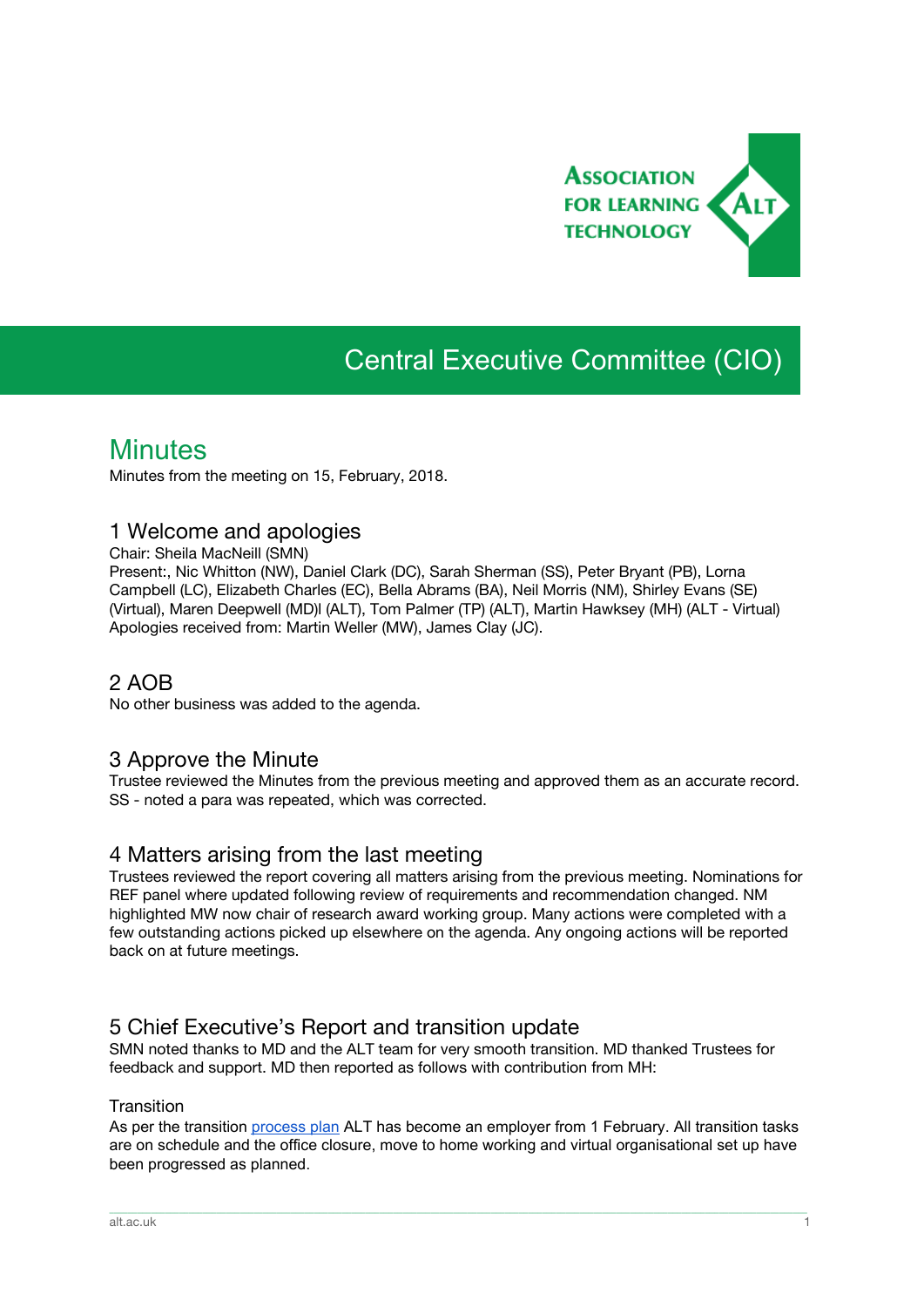**Hosting agreement**: the official end date for the agreement with the university is 17 February. After that date we will receive our final invoice from the university. The return of the bond will then proceed from May as agreed. The approved partnership agreement has been issued.

**TUPE transfer**: this was completed and the new HR framework implemented as approved by Trustees at the last meeting. As part of the transfer conditions agreed with staff, an alternative to the existing contributory salary points scheme needs to be put in place. A draft of the proposed new scheme (EXCELLENCE RECOGNITION AWARD SCHEME), drafted by ALT's HR advisor, Jo Cairns, is included for approval in the appendix. Please note that no staff are currently eligible to apply, and the chief executive is the first member of staff who would be eligible to apply. Action: to approve

**New employment contracts and framework**: all measures agreed by Trustees at the last meeting and set out in the plan have been implemented. New ALT employment contracts have been issued to Jane Marsh and Emma-Jane Brazier as incoming members of staff and TUPE-ing staff have also been welcomed.

**Pension scheme**: The new ALT pension scheme has been set up from 1 February and the first contributions will be made on 28 February, the first pay date for all staff. All staff are auto-enrolled from the start of their employment. In addition to general information provided to all staff, TUPE-ing staff have made use of additional pension advice provide by ALT's pension advsisor Jill Turner. Additional information from Jill will be provided once the outgoing pension scheme has processed the departure of employees.

**Infrastructure and IT provision:** Moving away from Brookes has required a review of IT provision. Previous the hosting agreement with Brookes provided software licences and a desktop provision on the Brookes network. As part of our new setup a guidance has been developed in our Operations Handbook to support remote working. This incorporates a number of policies including security and IT provision. As ALT has already had a number of remote workers in many areas this has only required the extension of existing practices, for example, a continued model which adopts a mixture of Windows PCs and Chromebooks. In other areas this has required the investigation and implementation of new systems including secure paper file storage/access, a virtual phone system, and creation of a VPN to allow remote desktop support.

All members of staff have so far adapted well to the new systems. To support this we are running weekly dropins as an opportunity to ask questions and share feedback. Where appropriate we are capturing some of these procedures and guidance in our Operations Handbook. Both myself and Martin are recording some of these developments with an eye on publishing them as journal/conference papers or blog posts to support other organisations considering similar changes.

Below is an updated overview of the outline plan Trustees approved at the last meeting.

**Completed: Q4 2017 (by 31 January 2018)**: During this period the transition of employee information and transfer of contracts took place. New processes for pension and payroll were setup and tested as far as possible. The team completed preparations for the transition and closure of the office space. Communication to Members were updated, including the main ALT website and email templates and invoices. We completed the transition plan.

**On track: Q1 2018 (1 Feb - 30 April 2018):** Transition have moved to the general ops plan, risk register and budget and will be reflected in our plans for the coming year. ALT now operates as a fully distributed organisation and support for staff has been developed and will be reviewed on a regular basis. We now have weekly team meetings, weekly drop-in sessions for virtual working support, review at annual appraisals and opportunities for formal/informal feedback.

We have furthermore set up a new operations handbook to which we are adding new procedures as they are being developed and documenting new processes.

\_\_\_\_\_\_\_\_\_\_\_\_\_\_\_\_\_\_\_\_\_\_\_\_\_\_\_\_\_\_\_\_\_\_\_\_\_\_\_\_\_\_\_\_\_\_\_\_\_\_\_\_\_\_\_\_\_\_\_\_\_\_\_\_\_\_\_\_\_\_\_\_\_\_\_\_\_\_\_\_\_\_\_\_\_\_\_\_\_\_\_\_\_\_\_\_\_\_\_\_\_\_\_\_\_\_\_\_\_\_\_\_\_\_\_\_\_\_\_\_\_\_\_\_\_\_\_\_\_\_\_\_\_\_\_\_\_\_\_\_\_\_\_\_\_\_\_\_\_\_

Following a suggestion from Martin Hawksey we are also preparing to share lessons learnt from setting up virtual working and operations. This is work in progress.

I will write a further update to Members as part of my forthcoming CEO Report.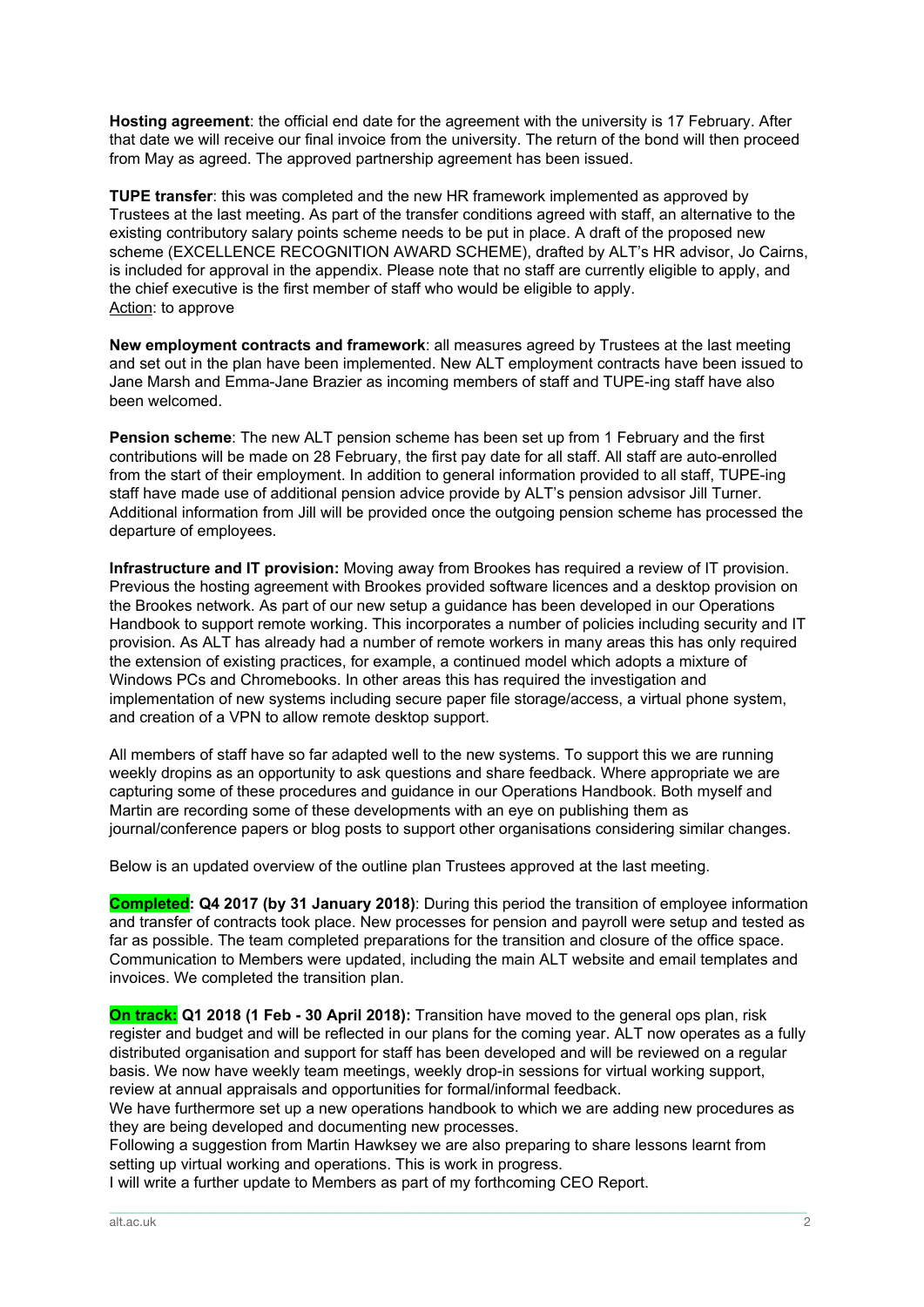**Planned: Q2 2018 onwards (1 May 2018 onwards)**: The main part of the transition will have been completed. Trustee/staff joint away day, planned for 13/14 June in Manchester. Operations should be running smoothly for the run up to the Annual Conference. Update to Members at AGM.

**Strategic relationships with Member organisations**: we are now also considering how to best establish new strategic relationships with a small number of Member organisations across the UK. Our aim is also to for example host ALT Member Group events or staff meet ups within Member organisations. The first institution we are exploring this with is the University of Edinburgh as we already have a good existing relationship.

#### **Operations**

MD noted that we delivered strong progress in 2017. To achieve similar in 2018 noted that resourcing balance needs to be addressed. A number of activities aligned to our strategic aims were highlighted:

#### **Aim: Increase the impact of Learning Technology for public benefit**

- We are joining forces with TLC webinars for example to expand our range of open events;
- This year's survey will be expanded by the additional data from the CMALT survey;
- We'are expanding our partnerships with EDEN and EA-TEL
- The new Journal Working Group will shape best practice Open Access publication of research in Learning Technology

#### **Aim: Provide stronger recognition of and representation for Learning Technology professionals on a national level**

- Research Award will celebrate excellence in research in Learning Technology
- Pilot and implement new pathways to CMALT accreditation for a broader range of Learning Technology professionals
- Increase awareness of mappings of the CMALT framework including to the UKPSF

#### **Aim: Lead the professionalisation of research and practice in Learning Technology**

- Establish the final ALT Member Group in the East of England
- Explore further ways to support professionalisation and professional recognition through Member Groups (e.g. CMALT champions, mentoring network)
- Review ALT communication channels and collaboratively develop guidance for discussion and collaborative platforms that support professional development in learning technology.

Trustees then reviewed the risk register which has been updated for the new year. There are a number of risks that have decreased over the reporting period:

- 1. **Senior staffing:** in view of Martin Hawksey's increase in hours from January and Maren's increased hours, senior staffing is now more robust than it has been over the past year.
- 2. **Staffing**: with the timely appointment of Emma-Jane Brazier, the risk of staffing shortages due to Jane Marsh's maternity leave has decreased.
- 3. **Transition**: as many parts of the transition have been completed, the risks associated with them have decreased.

The following risks have remained the same or increased:

- 1. **Employment:** we are taking an active approach to mitigating the risks of running the first payroll at the end of February, including taking expert advice, allocating additional resources, frequent communication with staff;
- 2. **GDPR compliance**: as the date of implementation comes closer we working to mitigate the risks associated with the new regulations as outlined below;
- 3. **Overall financial risk**: as is usual at the start of each financial year, risks associated with the uncertainty of the current economic and political climate are higher than at the end of the financial year. However, the good financial outturn of last year and increasing the restricted reserved help mitigate this risk.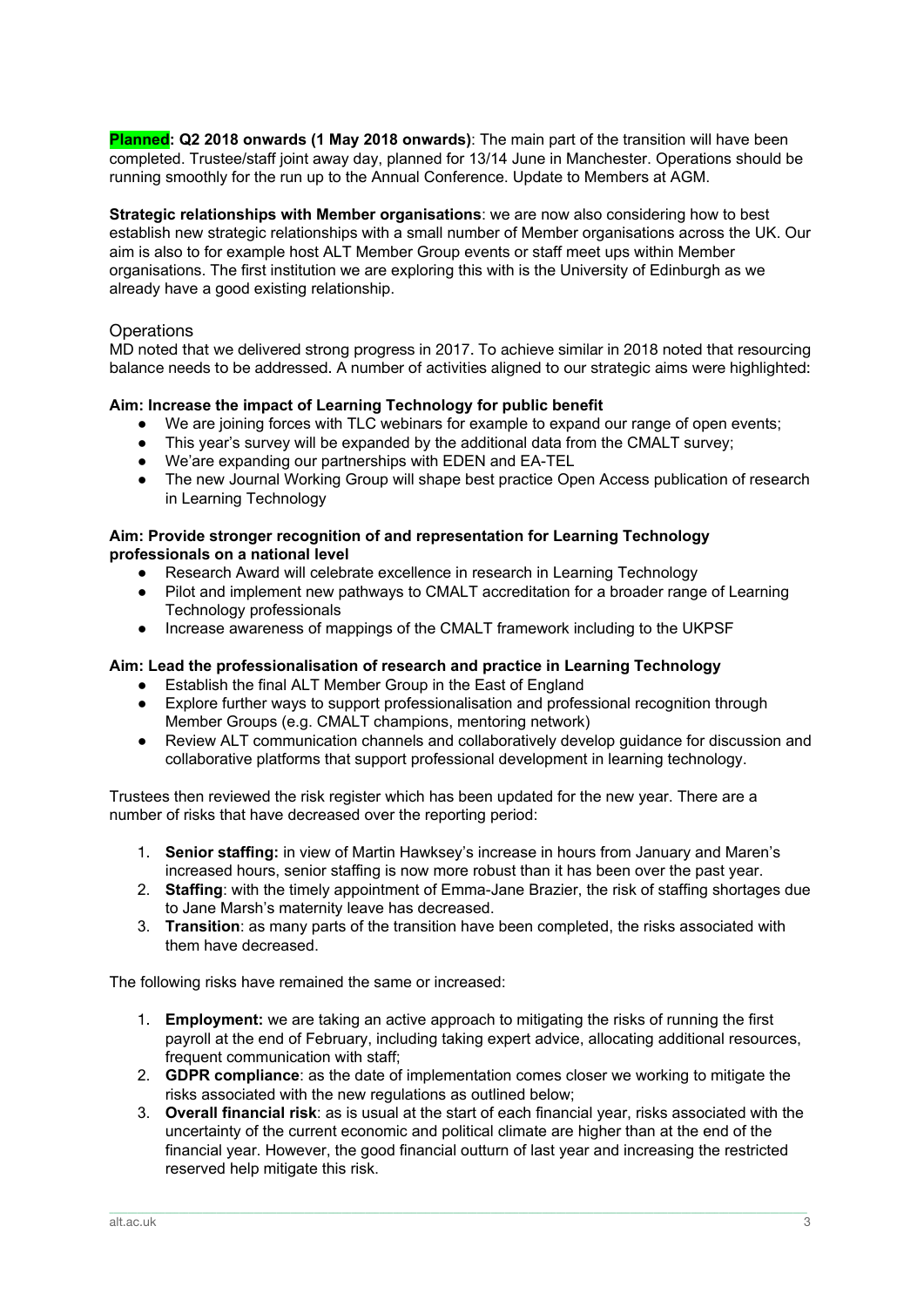Trustees formally noted the updated risk register and the actions taken to mitigate the risks identified.

Trustees formally noted that no formal complaints were received by ALT in the past year. MD has reviewed ALT's Complaints Policy, <https://www.alt.ac.uk/complaints-policy>, and it is up to date. The feedback and evaluation channels ALT has in place for membership, events and CMALT ensure that we receive regular feedback, enabling ALT improve our services and procedures.

MH gave an over GDPR actions and areas to date. Main areas of focus are our membership/events database (CiviCRM) and the journal. MH noted that good support for CiviCRM from our support contractor. In continued discussions with the Journal hosting as this is currently hosted in Canada. This is mitigated by the journal system being open source and can be moved to UK. There are a number EU journals using the same system and we are trying to connect with other users. NM suggested using Orcid IDs as an option to resolve GDPR issues. SS suggested developing resources to support learning technologists needing to address GDPR compliance. MD suggested this should be member led and a discussion might be started on the Members list.

MD gave an update on collaboration and support for staff. Noted that the team has been joined by Emma-Jane Brazier who is taking on events management (maternity cover). Noted that growth in CMALT is requiring additional staffing to be sustainable. An 'Operation Manager' post has been fully costed and this role can support delivery across key areas. Trustees discussed staffing and agreed this was a positive way forward.

Action: MD to implement new approved staffing structure.

MD provided an overview of projects. As well as involvement in BLE noted progress in the pathways to CMALT which has had over 100 volunteers come forward.

MD thanked PB and SS for their input on guide for start-ups as well as SM for joint report. MD reported she will be speaking at DCMS in March as well as other recent developments.

Action: Trustees approved excellence recognition award scheme Action: Trustees noted changes to the risk register and approved mitigating actions Action: Trustees approve staffing structure for 2018. Action: Trustees approved the appointment of Co-Chairs of OER19

## 6 Financial Report and year end audit planning

DC reported that ALT is in a strong financial position as we close the year and currently projecting a surplus instead of a deficit. This is an excellent outcome for the year and enables ALT to continue to invest resource in completing the transition, innovation projects like Pathways to CMALT and increase staffing for CMALT and operations as planned.

The auditor will advise on the deferred income, but any surplus generated above £5000 will be transferred into the restricted reserves in line with the financial strategy to make a small increase to the restricted reserves overall. We aim to increase the restricted reserves to £150,000 in the current strategy period.

DC then moved on to discuss that the current financial strategy continues to produce strong results, but growth in the scale of ALT's operations requires us to increase expenditure to ensure that we can sustain the growth and development we are generating. In addition, we have started to receive ALT's first GiftAid donations and we will develop our use of this options for Members as widely as possible to ensure donating to ALT is tax efficient.

As ALT's position is currently stable and largely independent from project income, we recommend the following key aims for this financial year:

1. Increase the restricted reserves to £150,000 by the end of the current strategy period as ALT is now an independent employer;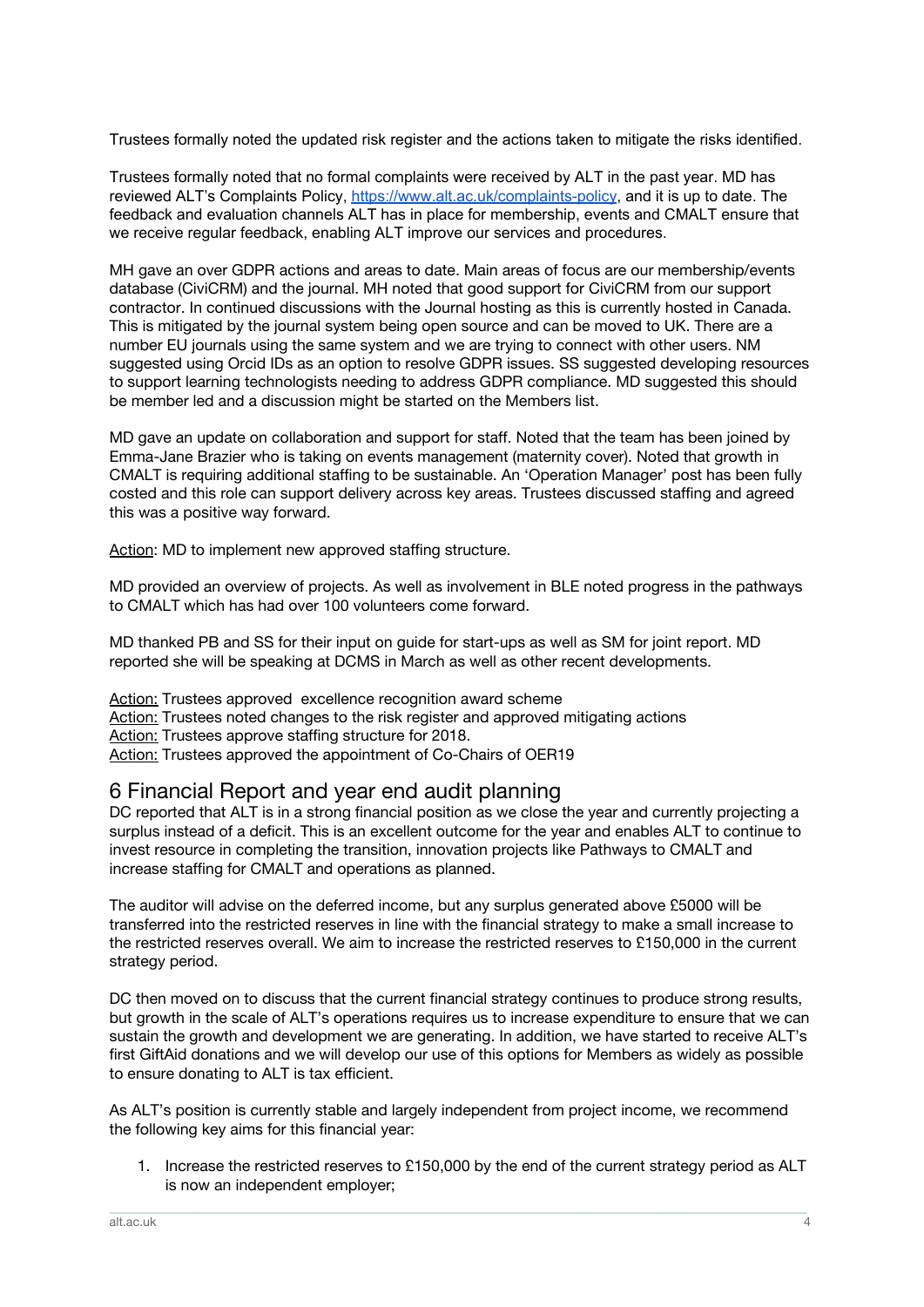- 2. Increase the staffing resource for CMALT and operations to meet the growing needs of ALT's activities in these areas and support senior staff;
- 3. Ensure project participation continues to be limited to those activities that are strongly aligned with strategic/operational aims;
- 4. Manage designated reserves, e.g. OER conference fund and the remaining OLP bequest in line with strategic aims;
- 5. Allocate appropriate funding for Member Groups and Special Interest Groups as their activities increase and in line with their existing policies.

Recommendation: Trustees formally noted the outturn and audit plans for 2017/18 Recommendation: Trustees approved the budget and financial aims for the 2018/19 financial year.

## 7 Reporting from the Annual Survey

MH presented the report from the Annual Survey and began by reflecting how its usefulness and insightfulness increases in its now 4th year. MH highlighted current priorities from the Membership, including content management systems and VLEs and a move away from paper-based exams. Blended Learning was a new addition to the survey topics and scored highly.

MH expanded on the analysis of the data collected, examining how priorities have shifted for Members over the past year. Trustees discussed how some things have become embedded in practice, becoming less of a 'visible' priorities for example in relation to open education and marketisation of open practices. Trustees continued to discuss changes in online assessment and marking.

We had a brief discussion on the changing profile of who responds to the survey, i.e. increasingly senior staff completing it, and how that shapes the responses and priorities communicated. As the survey data is published openly, SS noted that there is scope to work together with other organisations to undertake comparative analysis.

The discussion concluded with reviewing the enables/barriers for use of Learning Technology and these have changed over the past 4 years and noted ow staff development has risen in importance, reflecting Members strong interest in for example the new pathways to CMALT.

Trustees noted thanks to MH to the very quick work on analysis and reporting on the Annual Survey.

Action: MH to liaise with SNM & MD before publication.

## 8 Communications and Publications

Trustees noted that EC is now the interim Chair of the Committee.

EC provided an overview of committee developments including the recruitment of new #ALTC Blog editors and there has a steady stream of posts. EC reported that AJ shared a verbal update on progress with the journal. We discussed that submissions have increased and readership also had. AJ reflected on the difficult year we have had and noted that it is good to see progress overall. The Committee noted that the process of refreshing the Editorial Board was completed alongside a refresh of the reviewer pool. EC further reported on AH shared an update on progress with the #altc blog. New Editors are settling in well with 2 new Editors already have published articles and the other two have work in the pipeline. The team has moved to a Trello board to manage submissions and collaborate on the editorial work. There are many new submissions coming through including event reports. The Committee also looked back at the successful #altc blog showcase that took place during the winter conference in December and thanked everyone involved.

\_\_\_\_\_\_\_\_\_\_\_\_\_\_\_\_\_\_\_\_\_\_\_\_\_\_\_\_\_\_\_\_\_\_\_\_\_\_\_\_\_\_\_\_\_\_\_\_\_\_\_\_\_\_\_\_\_\_\_\_\_\_\_\_\_\_\_\_\_\_\_\_\_\_\_\_\_\_\_\_\_\_\_\_\_\_\_\_\_\_\_\_\_\_\_\_\_\_\_\_\_\_\_\_\_\_\_\_\_\_\_\_\_\_\_\_\_\_\_\_\_\_\_\_\_\_\_\_\_\_\_\_\_\_\_\_\_\_\_\_\_\_\_\_\_\_\_\_\_\_

Action: NM to work with journal steering group to progress journal strategy.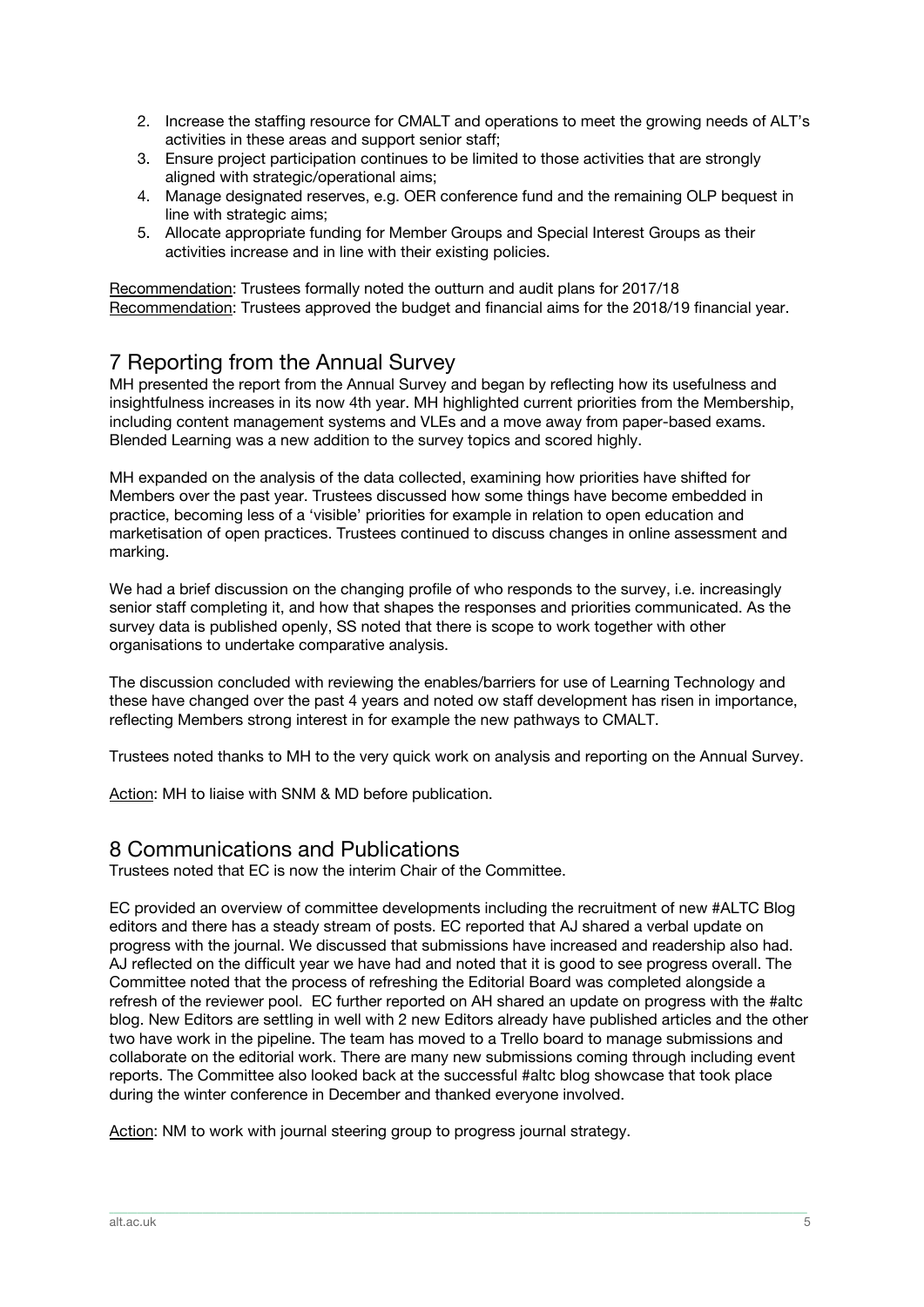## 9 Membership

SS reported from the recent meeting and was joined by TP who presented his membership report.

TP reported on membership. Highlighted improved recruitment of organisational members and how this has also had a positive impact on Associate Members recruitment leading to reaching 3,000+ members for the first time. Membership has benefited from good retention. Recruitment of organisational members was discussed. Trustees requested circulation of a list of key recruitment targets to see if there were any leads they could suggest. CMALT and Members Groups were discussed and 400th CMALT and final Members Group highlighted. Noted register of portfolios continues to grow. Trustees noted thanks to TJP for all his progress on membership.

SS reported on MDC business. Organisational membership growth was highlighted. Members are currently working on ideas in three areas: support for CMALT assessors; flexibility for CMALT candidates who have not submitted during a 2 year period; and institutional reps. SS reported on discussions around industrial members of ALT and benefits of joining ALT. SS reported that John Traxler will be providing input on ethics as part of the CMALT pilots. Trustees discussed reporting and funding available to SIGs and Members Groups. SS keen to see more transparency and better reporting from groups.

Action: circulate list of recruitment details to Trustees before the next meeting. Action: governance of Member Groups and Special Interest Groups to be included in the wider work suggested under item 12.

## 10 Further Education and cross-sector engagement

BA reported from the recent meeting of the Committee, which was chaired by Rachel Challen. The key points that the Committee discussed were:

Setting up the Terms of Reference for the inaugural ALT Research Award, Thanks to Sarah Williams and Paul Hollins, who have joined the working group to set up the Terms of Reference for the inaugural ALT Research Award.

dev.ac.uk – bringing the developer tribes together

Whilst work on the guide for Learning Technology to work with startups continues, this is another initiative ALT is supporting, a two day event for software developers working in further and higher education. As part of this Martin Hamilton, Futurologist at Jisc, highlighted why the dev.ac.uk event is important and how to get involved, read more

Open Education and OER - A guide and call to action for policy makers ALT has produced this call to action to highlight to education policy makers and professionals how Open Education and OER can expand inclusive and equitable access to education and lifelong learning, widen participation, and create new opportunities for the next generation of teachers and learners, preparing them to become fully engaged digital Citizens.

Doug Gowan memorial fund for CMALT candidates

The Doug Gowan memorial fund for skills and learning CPD supports individuals from the FE, learning and skills sector to achieve CMALT accreditation. Seven individuals have been awarded CMALT places through the fund, with three having submitted portfolios for assessment, and two been awarded CMALT to date. There are 13 funded places still Available.

Blended Learning Essentials and CMALT accreditation

ALT continues to promote CMALT as a pathway to accreditation for Blended Learning Essentials course participants, with a discounted registration rate of £119. A course mapping to the CMALT portfolio is available, as are example portfolios from three of the successful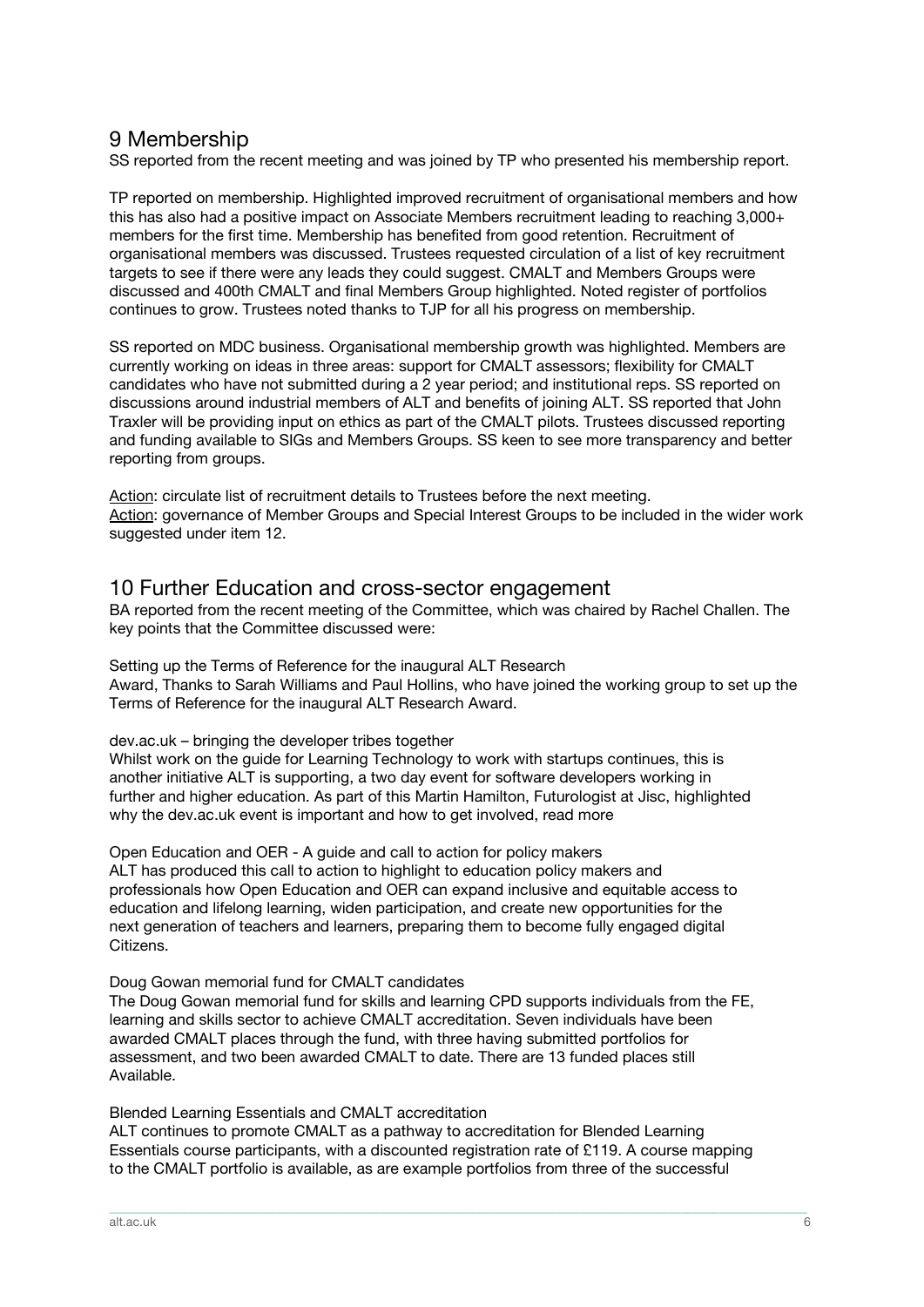candidates from the 2016 Blended Learning Essentials CMALT pilot group. 8 BLE course participants have gone on to achieve CMALT accreditation to date.

MD noted great participation from committee members in other ALT activities including the ALT Online Winter Conference.

## 11 Events Report and Annual Conference 2018

MD presented the events report prepared by Jane Marsh. Noted that the ALT Online Winter Conference was a success beside initial technical problems beyond our control. Session chairs were a welcome addition thanks to support from operational committees. Financial income is hard to report as it is a secondary stream for member recruitment. MD reported on progress on OER18 highlighting that the event already has a very international audience. Guidelines for conference co-chairs was discussed. SS suggested sharing experiences from LC and NW who have also co-chaired previous ALT events.

MD noted CfP for the 2018 annual conference has recently been published. The committee has 90+ members. Committee members have indicated areas they are prepared to support and this will be used to inform subgroup members. SM noted that there was an opportunity to celebrate our members. MD highlighted we had to be practical and if Trustees had contacts to high profile speakers these would be welcome. Trustees noted thanks to Jane Marsh for all her work in generating very successful events.

Action: MD to follow up planning ideas for 2018 Annual Conference Action: Trustees to consider support/guidance for conference co-chairs by the next meeting

## 12 Governance

Trustees then worked on a discussion paper on governance. ALT Constitution sets out the current process for the appointment and terms served by the President, Chair and Vice-Chair of ALT, resulting in an annual rotation of these roles. Trustees identified that this approach causes a lack of continuity and leadership as well as support for senior staff, as the time period for each serving Chair is so short. Common practice in other charities is to appoint a Chair for a longer period, i.e. 3 years.

The current system is also out of sync with Trustees terms of service generally, as Trustees are normally elected for a 3 year term, with the option to renew to a max. 6 years.

In addition, it seems timely to consider representation of Member Groups (i.e. a representative from each group) within ALT's governance structure. There is currently no direct representation and the current procedures mirror the approach ALT takes with Special Interest Groups. As Member Groups are established permanently and as ALT aims for them to take on roles like hosting CMALT Champions or providing mentoring locally, it is necessary to ensure that Members have direct representation within the governance structure.

Trustees agreed that a proposal should be developed for the next AGM in September. Suggested to invite an external person to provide input. Trustees agreed this would provide a useful perspective.

The code of practice provides guidance for trustees of the Association for Learning Technology (ALT) who constitute the Central Executive Committee. It is based on requirements and advice from the Charity Commission, ALT's constitution, and good practice for organisational behaviour. Trustees are required to abide by the code and the source documents. The document was last reviewed in 2016 and is now overdue for review.

\_\_\_\_\_\_\_\_\_\_\_\_\_\_\_\_\_\_\_\_\_\_\_\_\_\_\_\_\_\_\_\_\_\_\_\_\_\_\_\_\_\_\_\_\_\_\_\_\_\_\_\_\_\_\_\_\_\_\_\_\_\_\_\_\_\_\_\_\_\_\_\_\_\_\_\_\_\_\_\_\_\_\_\_\_\_\_\_\_\_\_\_\_\_\_\_\_\_\_\_\_\_\_\_\_\_\_\_\_\_\_\_\_\_\_\_\_\_\_\_\_\_\_\_\_\_\_\_\_\_\_\_\_\_\_\_\_\_\_\_\_\_\_\_\_\_\_\_\_\_

Action: MD to circulate to Trustees and to invite Margaret Bennett to be external advisor. Action: review and update the Trustee Code of Practice and delegate approval of the updated version to GPC.